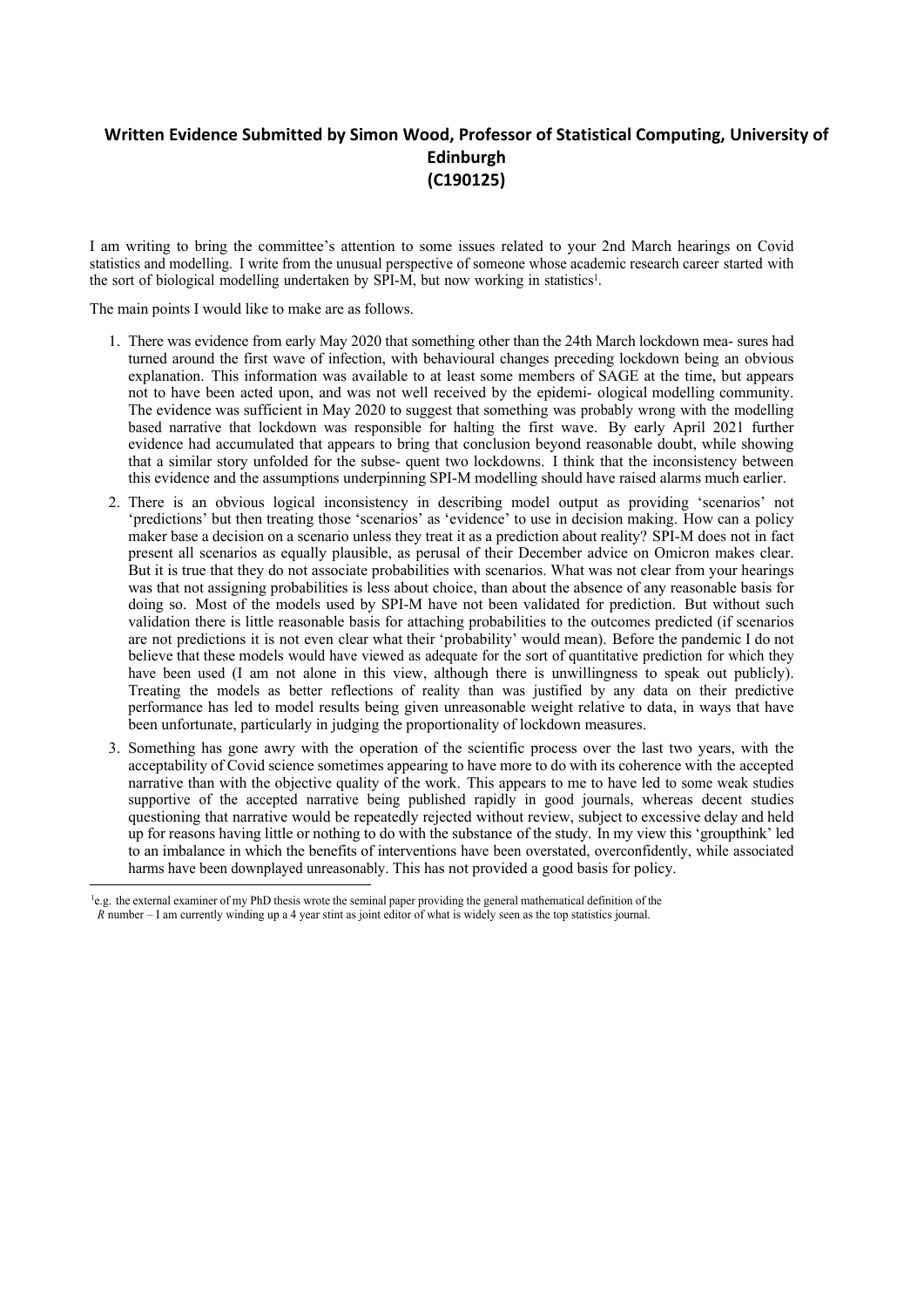- 4. The sentiments expressed in the hearings, that code should be available for replication and data publicly available, are of course excellent. However in practice this openness has been lacking in key areas. For example, Swiss based colleague Ernst Wit and I were able, with considerable effort, to replicate the Imperial College Covid Response Team's report 41 on lockdown efficacy, based on Imperial's documentation and code. But the same was not possible for either the Warwick or LSHTM modelling that formed the basis for the advice on Omicron. Similarly while the ONS and NHS have made a great deal of data publicly and readily available, key data required to scrutinize SPI-M/SAGE modelling results is restricted to particular modelling groups. One example is the CHESS based information on the distribution of times from first Covid symptoms to death.
- 5. As your witnesses emphasised, good statistical practices are key to reliably extracting information from data, but it is not clear that SPI-M's expertise in this area matches their level of expertise in constructing epidemiological models. The contrast between Prof Medley's comments on cases data and the ONS data, versus those of your statistical experts, perhaps made this clear, but there are other examples, where inferences are attempted that the data can simply not support. Particularly concerning are attempts to estimate the *R* number from cases data, an exercise that can not disentangle changes in testing behaviour, capacity and uptake from the changes in disease transmission rates.
- 6. I was surprised that your witnesses asserted that excess deaths provide a truer picture of UK deaths from Covid than the ONS or government figures. As the largest study of excess mortality over the pandemic<sup>2</sup> is at pains to point out, it is not possible to separate deaths due directly to Covid from deaths brought on by health service and other societal disruptions in response to the pandemic. For example, in the UK context the 13000 non-covid excess deaths recorded in the first 6 weeks of the first lockdown, or the excess deaths at home figures, both suggest that directly linking excess deaths to Covid deaths is difficult.



<sup>2</sup>Wang et al. 2022 The Lancet https://doi.org/10.1016/S0140-6736(21)02796-3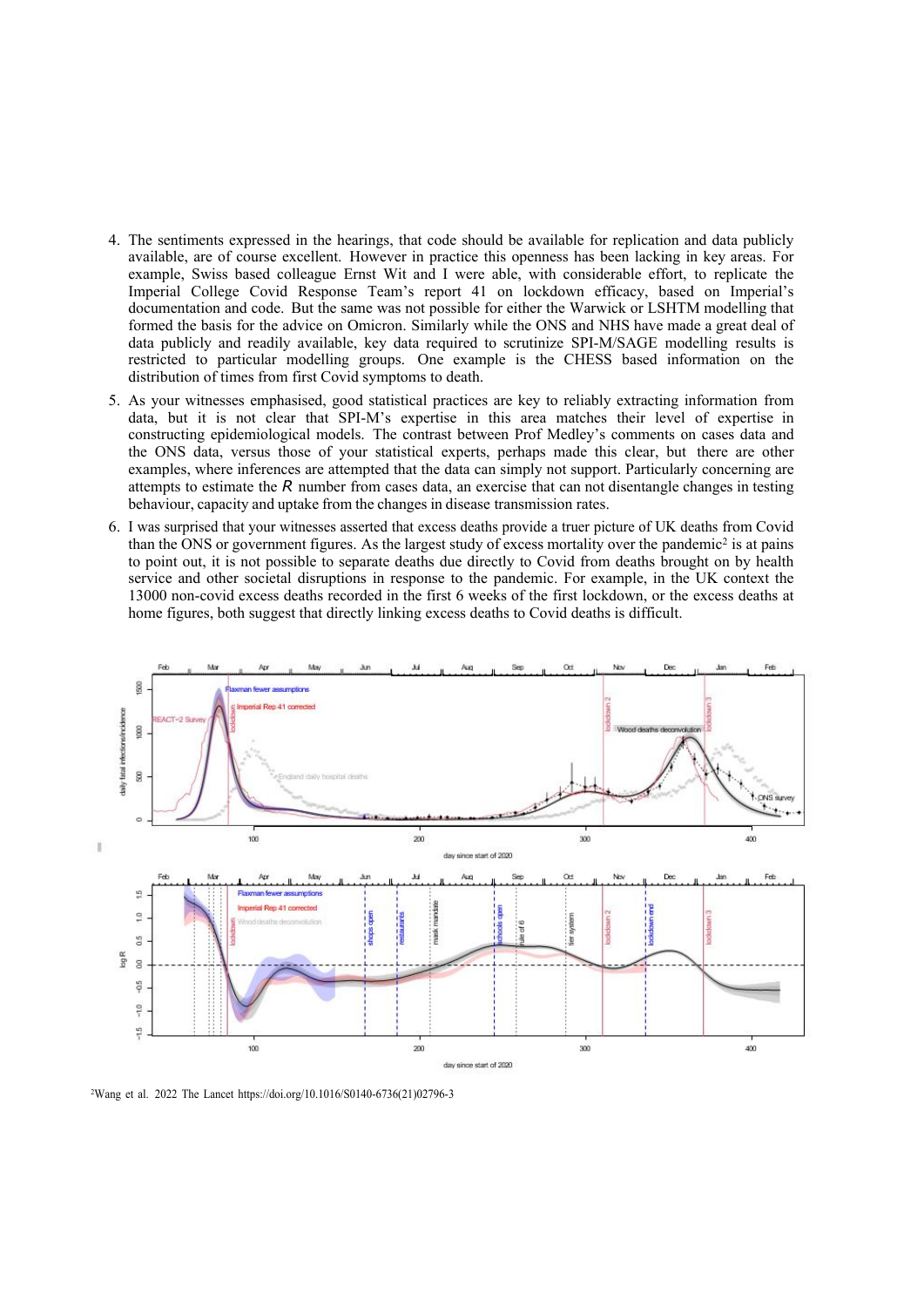Point 1 relates to apparent discrepancies between model based conclusions and reality, that occurred well before the predictions made in 2021 in July, October and for Omicron. The above figure plots information from five reconstructions of incidence (new infections per day), based on the most reliable data publicly available, but differing in the extent to which epidemiological models are used to extract information from the data, and in the complexity of the models used. The top plot shows the time course of incidence and the bottom the corresponding *R* number, for the studies for which this is available.

The grey credible bands are from a reconstruction of (fatal) incidence and *R* from NHS daily death data (shown as grey circles) and published information on the distribution of time from infection to death. The red credible bands are from replication<sup>3</sup> of the modelling analysis in Flaxman et al.'s 2020 paper in *Nature*<sup>4</sup>, but with the way that *R* changes inferred from the data, rather than it being assumed that *R* changes (instantly) only when government policy changes. The blue credible bands are from a replication of Imperial College Covid Response Team report 41<sup>5</sup> , which infers *R* and incidence from daily data on deaths, hospital and ICU occupancy and testing data. Again the replication<sup>6</sup> allowed the data, rather than model assumption, a greater role in determining how *R* changed over time. Discrepancies were also corrected between Report 41 and the literature cited as the source for key parameters.

These analyses all imply that incidence was in decline and *R <* 1 *before* each lockdown, implying that the lockdowns can not reasonably have been the cause of the reversal. In addition there are two more direct independent sources based on properly representative randomized surveys, both of which confirm the results. The slightly jagged red curve on the upper plot is from the REACT-2 survey. Those among the survey's random sample who had Covid antibodies, were asked when their symptoms started, in order to obtain the time course of newly symptomatic infections each day<sup>7</sup>. Shifting this trajectory back by 5 days, to allow for the literature based 5-6 days from infection to first symptoms, gives a reconstruction of new infections per day, as shown. Separately, the ONS surveillance survey<sup>8</sup> published incidence estimates based directly on its data, and these are shown as black circles with confidence limits. The ONS reconstructions are not available for the first wave. The various incidence reconstructions are on different scales, so for plotting have been scaled to match on the scale of 'daily new infections that eventually proved fatal'. The different sources agree that incidence was declining well before each lockdown, and suggest  $R \le 1$  before each lockdown. The first version of the analysis based on daily deaths was provided on a pre-print server in early May 2020<sup>9</sup>, was sent to a contact on SAGE and received some press coverage. In my view it was a relatively simple low assumption sanity check of the prevailing narrative on the necessity of lockdown, that should have raised questions as to the reliability of modelling based beliefs about the role of lockdown.

The arguments against the conclusions from these relatively high quality data appear to rest on informal reasoning or on convoluted analysis of much lower quality data. The main informal counter argument is that all over the world we saw a pattern of increasing reported cases and deaths followed by lockdown followed by decrease in reported cases and deaths. Intuitively this sequencing seems to provide strong evidence for the central role of full lockdowns in reversing infection waves. But consider how a different sequence could have occurred. For cases and deaths *not* to have been increasing prior to lockdown a government would have had to decide to lockdown when cases and deaths were already decreasing. Since this would not happen, the only way for lockdown not to precede a decline in cases and deaths would be for cases and deaths never to decline, which is clearly impossible. In other words the observed

<sup>8</sup>https:[//](http://www.ons.gov.uk/peoplepopulationandcommunity/healthandsocialcare/conditionsanddiseases/bulletins/)ww[w.](http://www.ons.gov.uk/peoplepopulationandcommunity/healthandsocialcare/conditionsanddiseases/bulletins/)ons[.](http://www.ons.gov.uk/peoplepopulationandcommunity/healthandsocialcare/conditionsanddiseases/bulletins/)go[v.](http://www.ons.gov.uk/peoplepopulationandcommunity/healthandsocialcare/conditionsanddiseases/bulletins/)uk[/](http://www.ons.gov.uk/peoplepopulationandcommunity/healthandsocialcare/conditionsanddiseases/bulletins/)peoplepopulationandcommunity[/h](http://www.ons.gov.uk/peoplepopulationandcommunity/healthandsocialcare/conditionsanddiseases/bulletins/)ealthandsocialcare[/](http://www.ons.gov.uk/peoplepopulationandcommunity/healthandsocialcare/conditionsanddiseases/bulletins/)conditionsanddisease[s/](http://www.ons.gov.uk/peoplepopulationandcommunity/healthandsocialcare/conditionsanddiseases/bulletins/)bulletin[s/](http://www.ons.gov.uk/peoplepopulationandcommunity/healthandsocialcare/conditionsanddiseases/bulletins/) coronaviruscovid19infectionsurveypilot/7may2021#number-of-new-covid-19-infections-in-england-wales-northern-ireland- and-scotland

9 see https://arxiv.org/abs/2005.02090

<sup>3</sup>Grey and red analyses are from Wood, 2021, *Biometrics* https://onlinelibrary.wiley.com/doi/10.1111/biom.13462 <sup>4</sup>Flaxman et al. (2020)

*Nature* 584, 257-261 h[ttps://www.nature.com/articles/s41586-02002405](http://www.nature.com/articles/s41586-02002405-7)-7 <sup>5</sup>https:[//w](http://www.imperial.ac.uk/mrc-global-infectious-disease-analysis/covid-19/report-41-rtm/)w[w.i](http://www.imperial.ac.uk/mrc-global-infectious-disease-analysis/covid-19/report-41-rtm/)mperia[l.ac.u](http://www.imperial.ac.uk/mrc-global-infectious-disease-analysis/covid-19/report-41-rtm/)k[/](http://www.imperial.ac.uk/mrc-global-infectious-disease-analysis/covid-19/report-41-rtm/)mrc[-g](http://www.imperial.ac.uk/mrc-global-infectious-disease-analysis/covid-19/report-41-rtm/)loba[l-](http://www.imperial.ac.uk/mrc-global-infectious-disease-analysis/covid-19/report-41-rtm/)infectious[-](http://www.imperial.ac.uk/mrc-global-infectious-disease-analysis/covid-19/report-41-rtm/)diseas[e-](http://www.imperial.ac.uk/mrc-global-infectious-disease-analysis/covid-19/report-41-rtm/)

analysi[s/c](http://www.imperial.ac.uk/mrc-global-infectious-disease-analysis/covid-19/report-41-rtm/)ovi[d-1](http://www.imperial.ac.uk/mrc-global-infectious-disease-analysis/covid-19/report-41-rtm/)9[/](http://www.imperial.ac.uk/mrc-global-infectious-disease-analysis/covid-19/report-41-rtm/)repor[t-](http://www.imperial.ac.uk/mrc-global-infectious-disease-analysis/covid-19/report-41-rtm/)41[-r](http://www.imperial.ac.uk/mrc-global-infectious-disease-analysis/covid-19/report-41-rtm/)tm[/](http://www.imperial.ac.uk/mrc-global-infectious-disease-analysis/covid-19/report-41-rtm/)

<sup>6</sup>Wood and Wit (2021) *PLOSONE* https://journals.plos.org/plosone/article?id=10.1371/journal.pone.0257455

<sup>7</sup>Ward H et al (2021). REACT-2 Round 5 https:[//w](http://www.medrxiv.org/content/10.1101/2021.02.26.21252512v1)w[w.m](http://www.medrxiv.org/content/10.1101/2021.02.26.21252512v1)edrxi[v.o](http://www.medrxiv.org/content/10.1101/2021.02.26.21252512v1)r[g/](http://www.medrxiv.org/content/10.1101/2021.02.26.21252512v1)content[/](http://www.medrxiv.org/content/10.1101/2021.02.26.21252512v1)10[.](http://www.medrxiv.org/content/10.1101/2021.02.26.21252512v1)110[1/](http://www.medrxiv.org/content/10.1101/2021.02.26.21252512v1)202[1.0](http://www.medrxiv.org/content/10.1101/2021.02.26.21252512v1)2[.](http://www.medrxiv.org/content/10.1101/2021.02.26.21252512v1)26[.](http://www.medrxiv.org/content/10.1101/2021.02.26.21252512v1)2125251[2v1](http://www.medrxiv.org/content/10.1101/2021.02.26.21252512v1)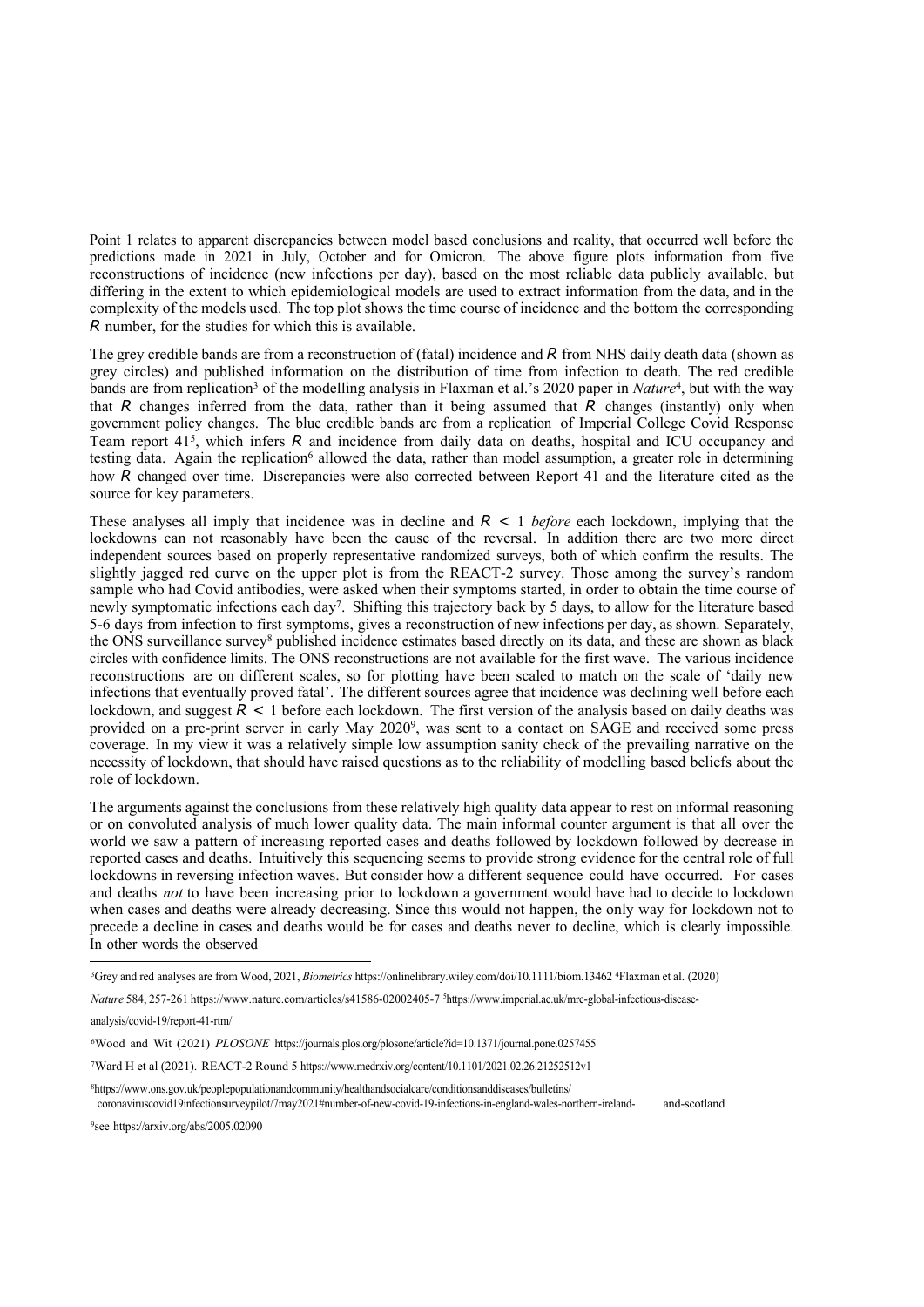sequencing is inevitable *whether or not* lockdown caused the eventual decrease. What matters, for judging whether lockdown *might* actually have caused infections to begin their decline, is what the new infection rate was doing. And new infections happen one to several weeks before detection as a case or death. Other approaches that apparently indicate that lockdowns were essential are based on estimating *R* from reported case data. As your witnesses made very clear, the reported case data do not measure prevalence (or incidence), and are not even related to it in a manner that is consistent through time. To suppose that such data can none the less be used to infer a quantity related to the rate of change of prevalence is statistical wishful thinking. Then trying to correlate changes in these estimates with containment measures, and treating the relationships you find as representing causal reality is not sound science. The remaining case for lockdowns appears to be that the models say that they are effective, which they do, because lockdown efficacy has been built into their assumptions.

On point 2: When formal validation of Covid predictive modelling has been attempted the results are sobering. See Bracher et al. 2021, Nature Communications, for example<sup>10</sup>, where predictive performance one to four weeks ahead was disappointing relative to a very basic statistical baseline model.

The performance of models whose predictive performance is asserted on the basis that they attempt to represent the real mechanisms of transmission is unsurprising, when the detailed descriptions of mecha- nisms implemented in the models are examined. For example, many of the models divide the population (nationally or by region) into 5 year age classes, and then attempt to describe how often people in one age class meet others in different age classes, leading to possible transmission. It is common practice to base these mixing rates (albeit with modification) on the POLYMOD<sup>11</sup> survey data, which asked about 1000 UK residents to keep a diary of their contacts for a day in 2005/6. 7 of the participants were over 75 and none were over 80, meaning that there was no direct data for the age groups contributing half the Covid deaths, even if you believe that the data are otherwise adequate to the task for which they are being used. Many such assumptions and simplifications, based only loosely on data, are compounded within the models. For example, both the Warwick<sup>12</sup> and LSHTM<sup>13</sup> models, used to produce Omicron scenarios, employed assumptions about vaccine efficacy against hospitalization with only weak support from data. The wide range of 'severities' considered in the Warwick modelling was supposed in part to allow for the uncertainties in this assumption. But the Nature medicine paper<sup>14</sup> that LSHTM used to obtain their figures for vaccine efficacy against hospitalization suggested uncertainties in this assumption so wide that essentially anything might happen. This uncertainty was not propagated into the modelling.

While the compound effect of numerous weakly-tested or un-tested assumptions within the models ought to suggest extreme caution in treating their scenarios as relating to possible realities, there was also direct evidence that calibration might be poor quite early in the pandemic. As Dr Ali pointed out, if we had locked down last December, infections would have declined much as they did, but this would have been attributed to the lockdown. The data in the above plot suggest that something similar in fact played out when we did lockdown during the first pandemic year, and the apparent success of the model predictions of declines *because* of lockdowns was equally illusory. In addition there is the difficulty of Sweden. Imperial released predictions that Swedish policy would lead to somewhere around 40000 first wave deaths<sup>15</sup>, which obviously did not happen. A since withdrawn pre-print using the Imperial code to makes predictions for the Swedish policy suggested a catastrophe that never happened. The Flaxman et al. paper, discussed above, purported to show that lockdowns were essential to turn around waves of infection across Europe. But their model was forced to treat the final Swedish intervention *as if it was lockdown*, to explain the Swedish data in this way.

<sup>10</sup>https:/[/](http://www.nature.com/articles/s41467-021-25207-0)www[.](http://www.nature.com/articles/s41467-021-25207-0)nature[.](http://www.nature.com/articles/s41467-021-25207-0)com[/](http://www.nature.com/articles/s41467-021-25207-0)articles[/s](http://www.nature.com/articles/s41467-021-25207-0)41467[-0](http://www.nature.com/articles/s41467-021-25207-0)2[1-2](http://www.nature.com/articles/s41467-021-25207-0)520[7-0](http://www.nature.com/articles/s41467-021-25207-0)

<sup>11</sup>https://journals.plos.org/plosmedicine/article?id=10.1371/journal.pmed.0050074

<sup>12</sup>https:/[/](http://www.medrxiv.org/content/10.1101/2021.12.30.21268307v1)www[.](http://www.medrxiv.org/content/10.1101/2021.12.30.21268307v1)medrxiv[.](http://www.medrxiv.org/content/10.1101/2021.12.30.21268307v1)org[/c](http://www.medrxiv.org/content/10.1101/2021.12.30.21268307v1)onten[t/](http://www.medrxiv.org/content/10.1101/2021.12.30.21268307v1)1[0.1](http://www.medrxiv.org/content/10.1101/2021.12.30.21268307v1)101[/](http://www.medrxiv.org/content/10.1101/2021.12.30.21268307v1)2021[.](http://www.medrxiv.org/content/10.1101/2021.12.30.21268307v1)1[2.](http://www.medrxiv.org/content/10.1101/2021.12.30.21268307v1)3[0.2](http://www.medrxiv.org/content/10.1101/2021.12.30.21268307v1)1268307[v1](http://www.medrxiv.org/content/10.1101/2021.12.30.21268307v1)

<sup>13</sup>https:/[/](http://www.medrxiv.org/content/10.1101/2021.12.15.21267858v1)www[.](http://www.medrxiv.org/content/10.1101/2021.12.15.21267858v1)medrxiv[.](http://www.medrxiv.org/content/10.1101/2021.12.15.21267858v1)org[/c](http://www.medrxiv.org/content/10.1101/2021.12.15.21267858v1)onten[t/](http://www.medrxiv.org/content/10.1101/2021.12.15.21267858v1)1[0.1](http://www.medrxiv.org/content/10.1101/2021.12.15.21267858v1)101[/](http://www.medrxiv.org/content/10.1101/2021.12.15.21267858v1)2021[.](http://www.medrxiv.org/content/10.1101/2021.12.15.21267858v1)1[2.](http://www.medrxiv.org/content/10.1101/2021.12.15.21267858v1)1[5.2](http://www.medrxiv.org/content/10.1101/2021.12.15.21267858v1)1267858[v1](http://www.medrxiv.org/content/10.1101/2021.12.15.21267858v1)

<sup>14</sup>https:/[/](http://www.nature.com/articles/s41591-021-01377-8)www[.](http://www.nature.com/articles/s41591-021-01377-8)nature[.](http://www.nature.com/articles/s41591-021-01377-8)com[/](http://www.nature.com/articles/s41591-021-01377-8)articles[/s](http://www.nature.com/articles/s41591-021-01377-8)41591[-0](http://www.nature.com/articles/s41591-021-01377-8)2[1-0](http://www.nature.com/articles/s41591-021-01377-8)137[7-8](http://www.nature.com/articles/s41591-021-01377-8)

<sup>15</sup>https:/[/www.imperial.ac.uk/mrc-global-infectious-disease-analysis/covid-19/report-12-global-imp](http://www.imperial.ac.uk/mrc-global-infectious-disease-analysis/covid-19/report-12-global-impact-covid-19/)act-covid-19[/](http://www.imperial.ac.uk/mrc-global-infectious-disease-analysis/covid-19/report-12-global-impact-covid-19/)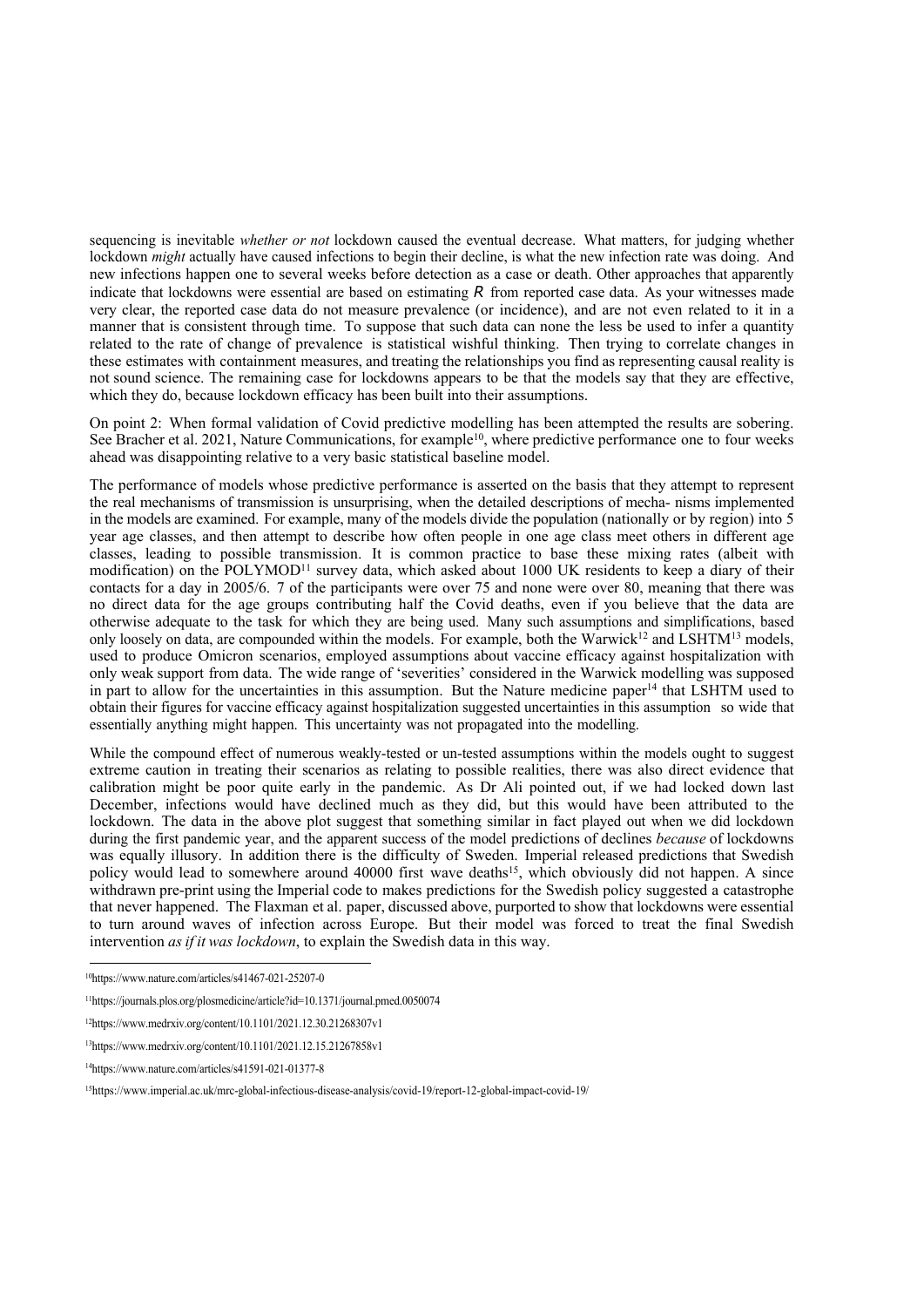On point 3, let me recount my own experience. The reception of my paper inferring incidence trajectories was somewhat negative. Versions of the paper were rejected by several journal editors without being sent for review. I eventually sent it to *PLOSONE*, where the only criterion for publication is supposed to be whether the paper is technically correct. After a wait of months, it was rejected on the basis of a report that stated, in essence, that although the analysis and results were correct it would be irresponsible to publish it, as a reader might interpret the results as suggesting that lockdowns were not necessary. An appeal 'succeeded' only for the paper then to be held up for months by an editor who objected to it without finding an actual technical fault. I eventually withdrew the paper and sent it to *Biometrics*, where pre-pandemic academic standards still applied and it was refereed and published rapidly (no editor or reviewer ever suggested that the result or method were incorrect). The replication of Imperial report 41 fared somewhat better, but was still subject to months of delay. Referees did not find fault with any of the conclusions or technical content, but did seem to have problems with the suggestion that lockdowns might have negative consequences that should perhaps be considered alongside any benefits, and with the general notion of critically evaluating others' work. As disturbing as the obfuscation and delay in the peer review process, was how the papers appeared online. For much of 2020, the Google Scholar record for the first paper pointed not to the arXiv preprint server where the paper was posted, but to the extreme right wing 'Daily Stormer' website. Google do not normally index this site. fullfact.org referred to the study in an article on lockdown efficacy, giving an entirely misleading account of why its results differed to those of Flaxman et al, while also getting wrong basic information from two papers on the distributions of times from onset to death. They declined to correct these misrepresentations, nor the knock on problems they caused for their own misleading analysis of lockdown efficacy. The second paper was simply not indexed by Google Scholar or Web of Science for 5 months post publication, unlike every other paper in the same or more recent issues of the journal that I checked. Eventually this was corrected. From talking to other people who have tried to publish papers that went somewhat against received opinion on Covid, it seems that these sorts of oddities in the refereeing process and online are not unusual. It can not be healthy for the checks and balances of science to be distorted by groupthink in support of a single narrative in this way. What is especially disturbing is the distortion caused by rapid publication of results supporting a standard narrative, with obfuscatory hurdles and lengthy delays being put in the way of studies suggesting a problem with that narrative. Policy based on science produced in this way is likely to be suboptimal.

On point 4: When I was examining the Flaxman paper it was possible to fully replicate what the authors had done. They had provided code that was relatively straightforward to use and check, and documented it adequately, and the description of the model used was presented precisely and concisely. Replicating Report 41 was more difficult. The code was only available via a series of interlocking software packages which made it difficult to follow many aspects of how the modelling was implemented. I had to resort to re-implementing the model from scratch on the basis of the model description given in the supplementary material of the report. That material was exemplary - the reports authors had written down exactly what they had done and replication was possible, albeit with considerable effort. However, the model is only part of the story. Data is the other part. The data to which the models were fitted was made available for report 41, but the data used to determine many of the model parameters was not. These data came from the NHS CHESS database and were confidential. There was no way of checking or replicating the analysis of these data. Journal reviewers will not have attempted anything like the level of scrutiny to which Ernst Wit and I subjected report 41. The same is true for the Flaxman paper, as can be seen by reading that paper's reviews, which are public. While replication of report 41 and the Flaxman paper was possible, it did not appear to be feasible for either the Warwick or LSHTM models that formed the basis for the Omicron advice. Neither provided code, and the LSHTM model description simply cited earlier work which in turn cited other work in a way that made reconstruction of the exact model structure impossible (at least for me). The Warwick model description was clearer, but again did not provide all the details that would be required for full replication, even if all the required data had been made available, which they were not. Clearly time pressures play some part in this, but only a part. The models used were not produced out of thin air at short notice, they were existing models, tweaked to make Omicron predictions. If such models are to be used to produce advice which may result in major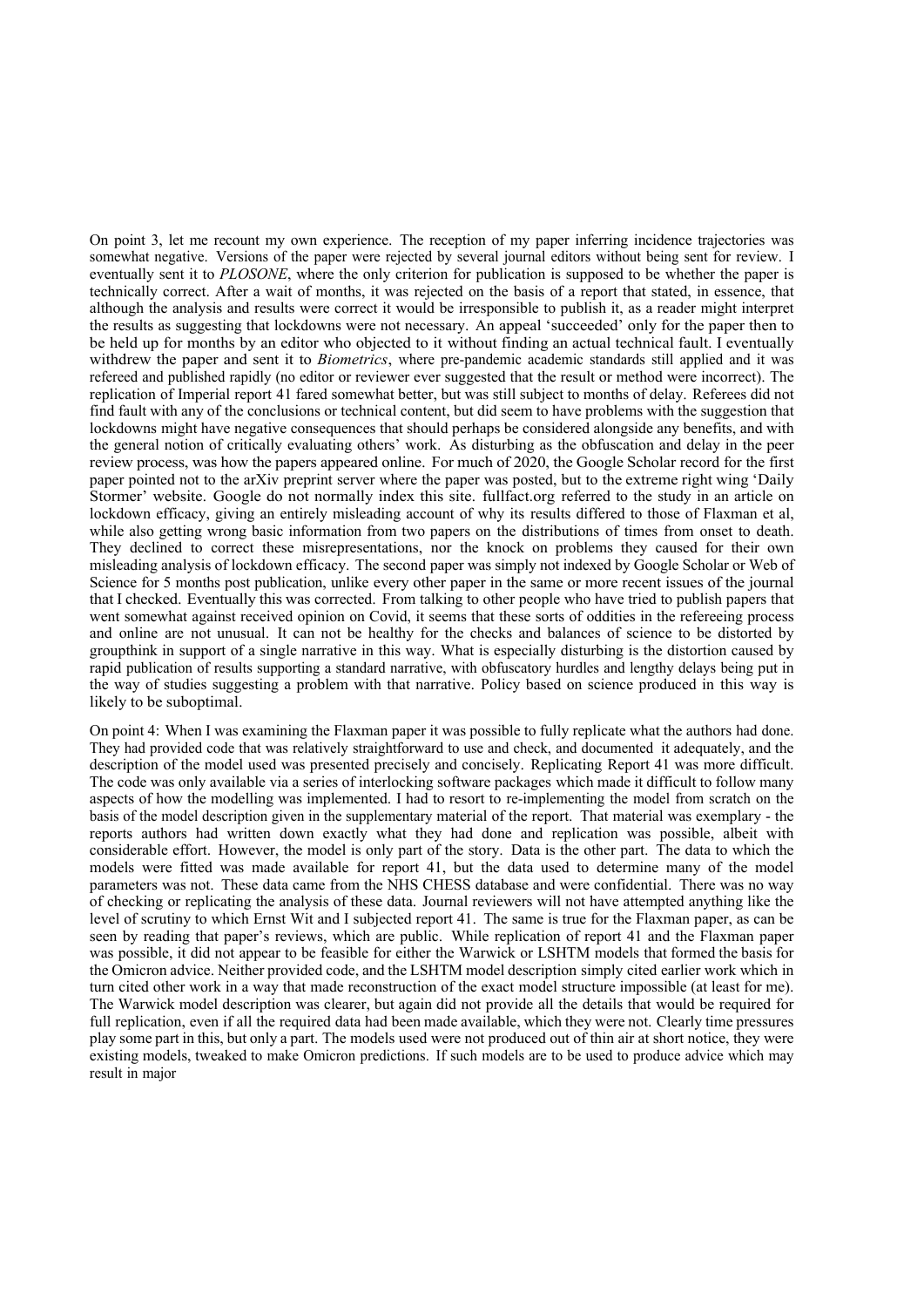economic disruption, it would be prudent for the modelling teams to be resourced to produce results that are fully and readily reproducible. Proper scrutiny is an essential part of ensuring that results can be relied upon, but is only possible if the results are reproducible. In the pandemic situation that has to mean *rapidly reproducible in practice*, not merely reproducible in theory given weeks or months of effort.

I should add that the tendency for studies to be 'reproducible in theory' but not reproducible in practice is by no means limited to epidemiological modelling. For example the Wang et al. study on global excess mortality, referred to in point 6 and published in the Lancet, states that the data they use are available at the GHDE website, but the link they provide leads to model results, not the data used as inputs. The paper does provide a working link to the code used in the analysis, but this comes without documentation explaining how it is to be used or how to obtain the required data files or their format. There is therefore no practical way that a referee would be able to replicate the results as part of peer review. The descriptions of the statistical procedures provided in the supplementary material for the paper are also not sufficient to be sure exactly what has been done (at least not to me, and I have written textbooks on the types of model used). This paper, which I think is generally a good study, is not exceptional in this regard.

On point 5, one obvious failure to appreciate basic statistical facts is the persistent belief that it is reasonable to use reported cases as if they could provide a reliable index of prevalence. A less far reaching example of sufficient statistical expertise sometimes lacking is provided by my own work on inferring incidence directly from death data. This was taken up by at least one group advising government and 'simplified' in a manner that made the analysis demonstrably and seriously incorrect (inferred incidence then declined too slowly, too late). As a further example, when epidemic models are fitted to past data, it often seems that the level of care that has gone into formulating the epidemic models is then abandoned when it comes to formulating the statistical description of how the model's predictions are related to the data being fitted. We pointed out such problems to the authors of Imperial's report 41, but beyond an acknowledgement of receipt we never received any response to the issues raised, and the version eventually published leaves many of the problems uncorrected. This tendency to view statistical best practice as unnecessary (mere pedantry perhaps) is not uncommon. In mid 2020 the Royal Statistical Society was invited to collaborate on a report on the estimation of the *R* number led by the Royal Society. The ad hoc RSS committee who read the detailed draft report felt that it revealed a number of substantial statistical problems in how *R* was being estimated and data interpreted, and the committee made detailed constructive comments on what was needed for improvement. It rapidly became clear to us that this level of engagement with the report's substance was not what was required. We felt that what was really being sought was a stamp of approval. Unable to give this, we eventually had to insist on all mention of the RSS being removed from the report. The December SPI-M advice on Omicron<sup>16</sup> is another example of sub-optimal statistical practice in my view. The report gives much greater prominence to the LSHTM results than to those from Warwick (see the plots presented in particular) in a manner that makes the '10% severity' Warwick simulation appear as an implausible outlier. That scenario proved closest to reality in fact. Part of the difficulty was that Warwick manipulated 'severity' in order to also check robustness to vaccine protection assumptions, meaning that while Omicron having 10% of the severity of Delta might be un-realistic, the Warwick scenario labelled '10% severity' was perfectly plausible. But a more systematic problem is this. It seems likely that the advice concentrated on the LSHTM scenarios because they appeared to be less uncertain, and intuitively it seems reasonable to give more weight to the more certain results. But such intuition is only valid if the reported uncertainties reflect real uncertainty. As mentioned above, they can not be expected to do so without attempting to validate the models for prediction. But even on the basis of the available information, it was unreasonable to trust the LSHTM model's reported uncertainties: if you check how the model had estimated vaccine efficacy against hospitalization it is clear that they had neglected levels of uncertainty in this estimate that would have massively widened the uncertainty in their scenarios: the higher precision was illusory.

Most of academic statistics is concerned with using models to learn about the world from data. In situations in which epidemic models are being fitted to data and then used to make decisions of huge

<sup>16</sup>https:/[/www.gov.uk/g](http://www.gov.uk/government/publications/spi-m-o-chairs-statement-on-covid-19-19-december-2021)ov[ernment/publications/spi-m-o-chairs-statement-on-covid-19-19-dec](http://www.gov.uk/government/publications/spi-m-o-chairs-statement-on-covid-19-19-december-2021)ember-2021